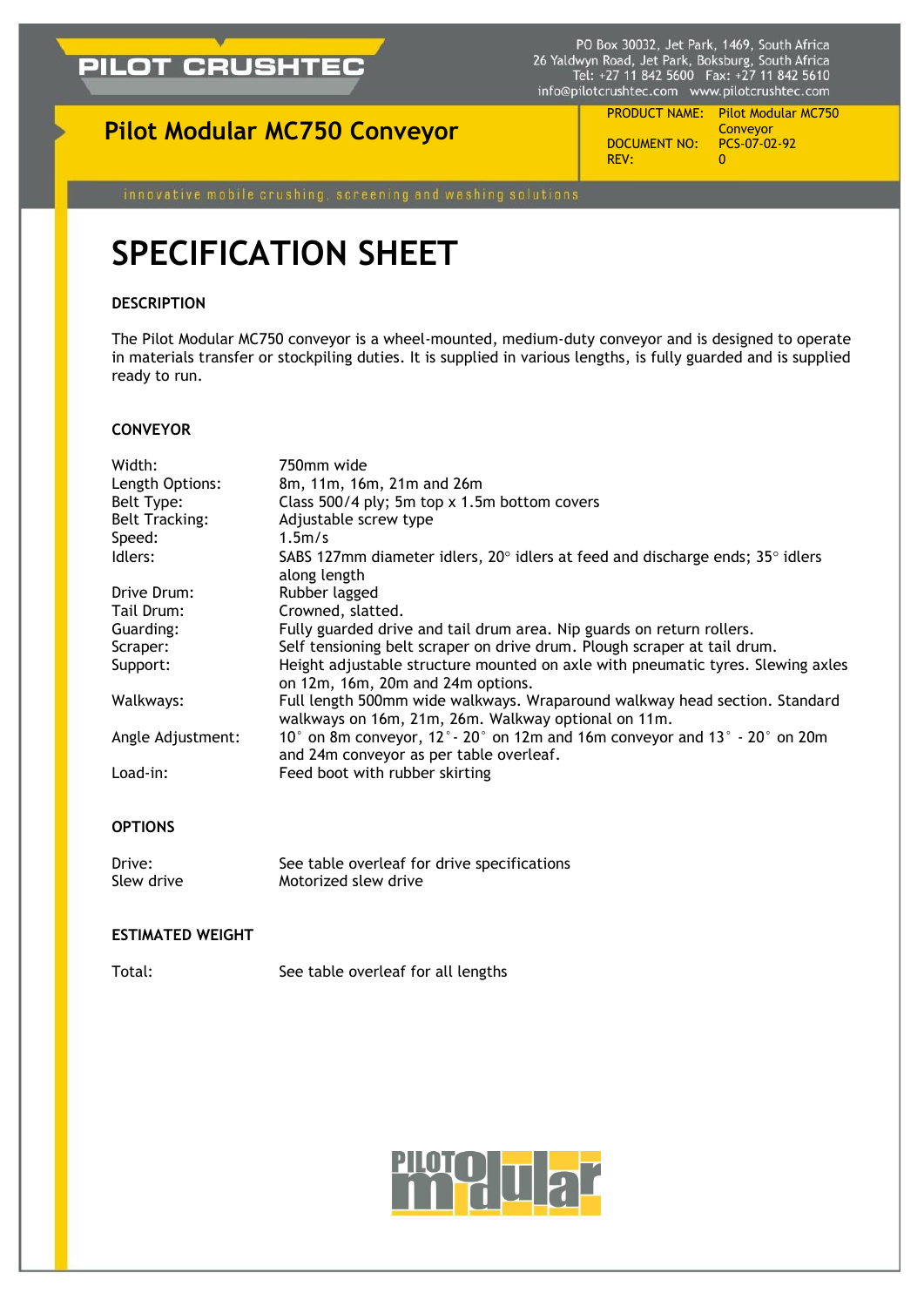**Pilot Modular MC750 Conveyor Specifications Sheet**



#### **TECHNICAL INFORMATION**

| Length<br>(m) | A<br>(min/max) | H<br>(mm) | R.<br>(mm) | Motor<br>drive<br>(kW) |
|---------------|----------------|-----------|------------|------------------------|
| 11            | $12^{\circ}$   | 2400      | 7330       | 11                     |
|               | 16°            | 3100      | 7235       |                        |
|               | $19^\circ$     | 3700      | 7130       |                        |
| 16            | $12^{\circ}$   | 3400      | 10300      | 11                     |
|               | 16°            | 4500      | 9965       |                        |
|               | $19^\circ$     | 5300      | 9620       |                        |
| 21            | $12^{\circ}$   | 4300      | 12930      | 18.5                   |
|               | 16°            | 5800      | 12705      |                        |
|               | $19^\circ$     | 6700      | 12485      |                        |
| 26            | $12^{\circ}$   | 5400      | 14740      | 22                     |
|               | $16^{\circ}$   | 7100      | 14390      |                        |
|               | $19^\circ$     | 8500      | 14050      |                        |



All reasonable steps have been taken to ensure the accuracy of this publication, however due to our policy of continual product development,<br>we reserve the right to make changes in specifications shown herein or add improv